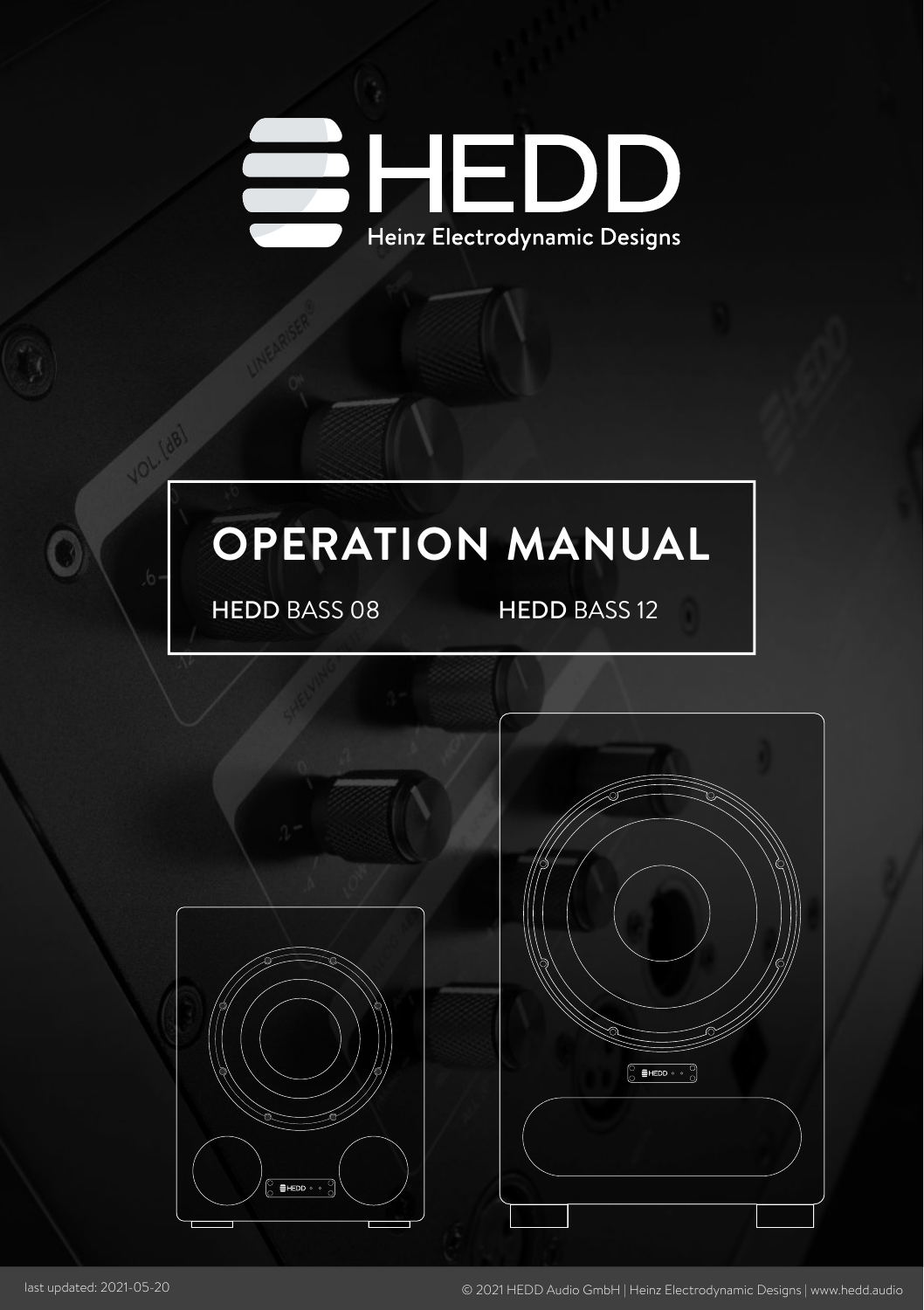

## Table of Contents

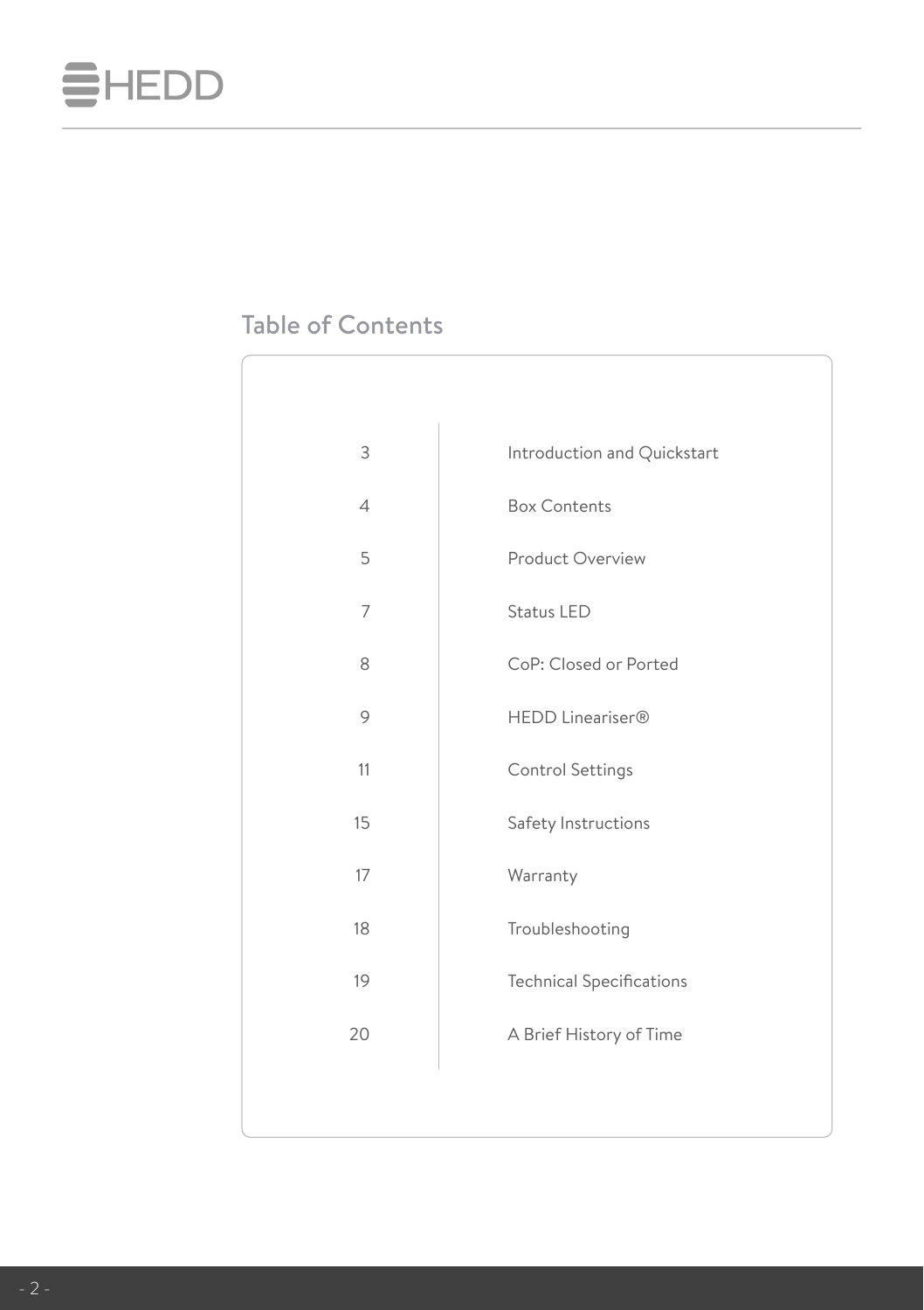## Introduction & Unpacking

Thanks a lot for choosing HEDD BASS subwoofer

All BASS subwoofer models have an identical backplate so this Manual works for all of them.

The BASS subwoofers monitors offer detailed and partly new kinds of controls, so we invite you to read through the following sections carefully.

Please unpack your new loudspeaker carefully. If you discover any damage to the packaging or the speaker itself, don't operate the speaker and contact your HEDD dealer for solving the problem.

We suggest that you allow the speaker to acclimate to the temperature of your room for about an hour before using it.

## Quick Start

• Make sure the main power switch is in the "0" position, then connect the power cord to the powersocket.

• Set the power switch to "1"

• Connect your audio source via the balanced XLR or the AES in socket, then select the desired input with the ANALOG / AES rotary switch.

As there are quite a number of control knobs on the backplate we recommend to start playing music with all markers in the "Up" position: ALL "0" and "<sup>†</sup>" POSITION = FACTORY SETTING

Enjoy the music.

PS: Please save the original box as it provides the safest way for a future transportation of your speaker.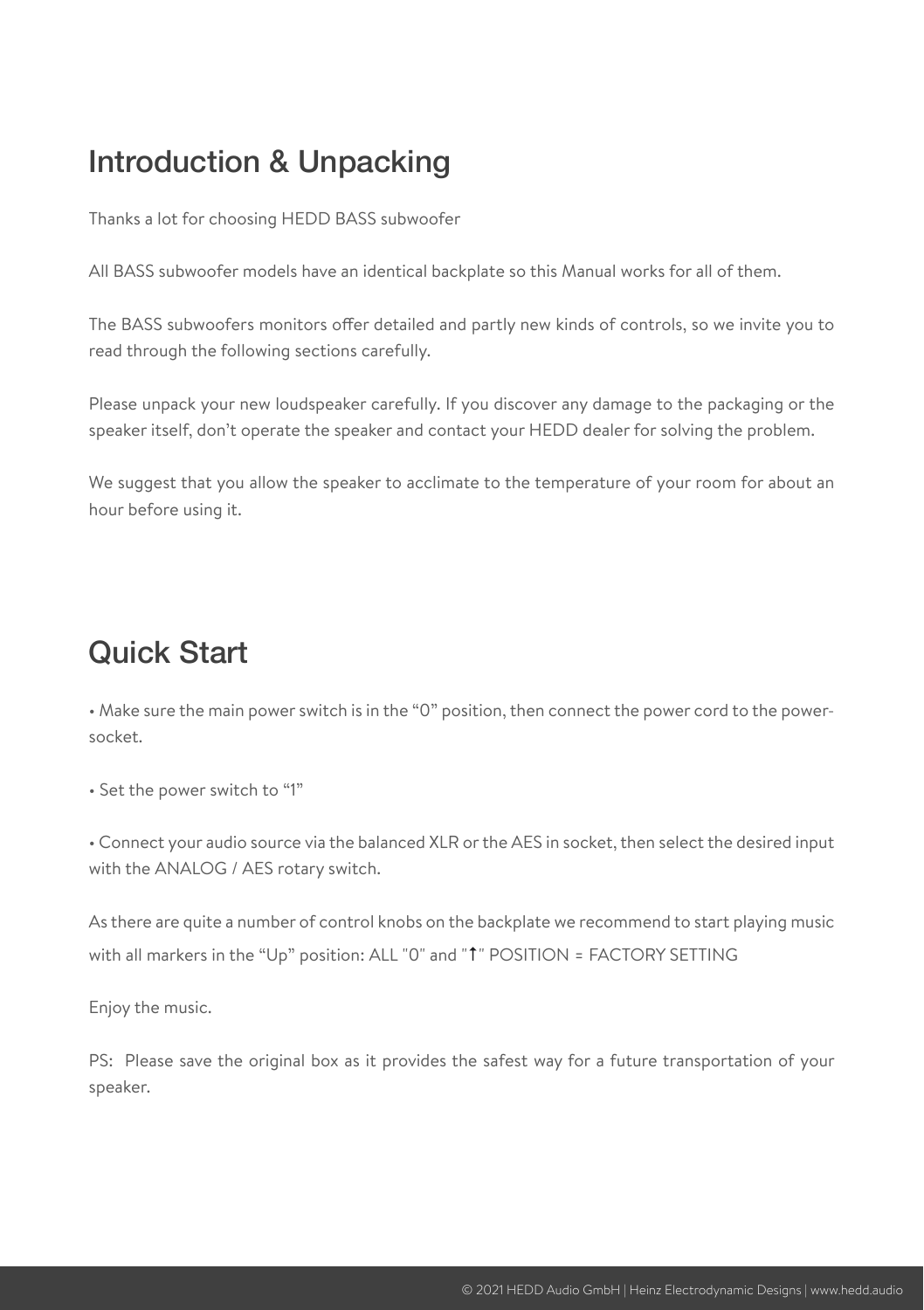## **IEDD**



## Box Contents

The complete set includes:

- one active subwoofer HEDD BASS 08 or BASS 12
- one power cable compatible with the region from where it was sold
- quickstart guide
- «CoP» leaflet explaining the proper switch from Ported to Closed Mode
- «CoP» screw and plugs to seal the bass reflex ports

Please make sure your box contents match our listing.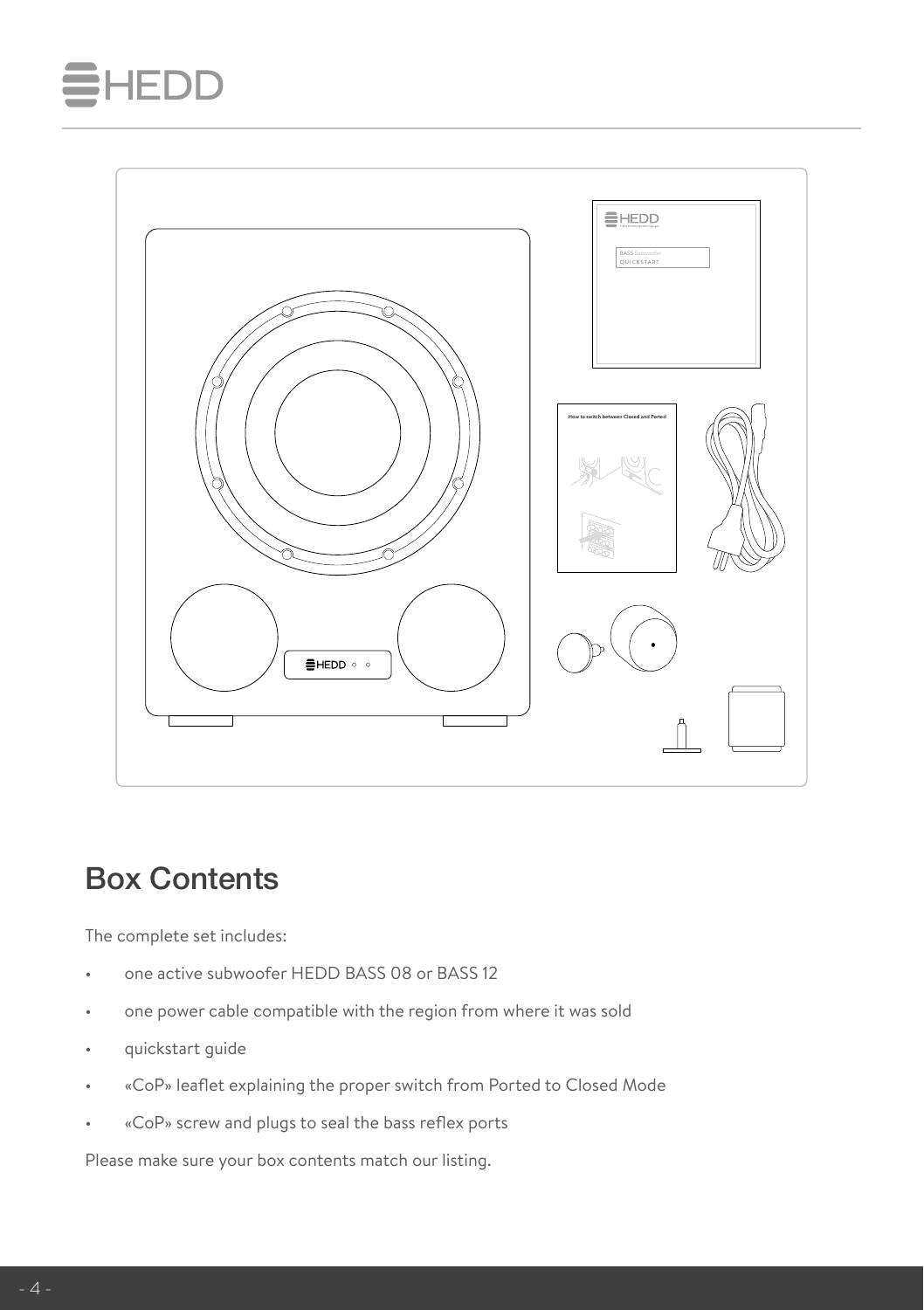## Product Overview

Congratulations on purchasing the HEDD BASS 08 or BASS 12. You have acquired very precise subwoofer with a rich feature set. The main features are exchangable use as a *Closed or Ported* system, as well as the integration of the on-board *HEDD Lineariser*®. Please head to the specific section to find out more.

As active subwoofers, the BASS subwoofers have an integrated amplifier. You can connect them with a digital interface or analog pre-amplifier. Please refer to the section *Getting Started* or *Positioning* to find out more.

Due to their similar nature, this operation manual equally covers the HEDD BASS 08 and HEDD BASS 12 subwoofers. This manual uses illustrations of the different variants, which thus might not match your exact version in terms of appearance.

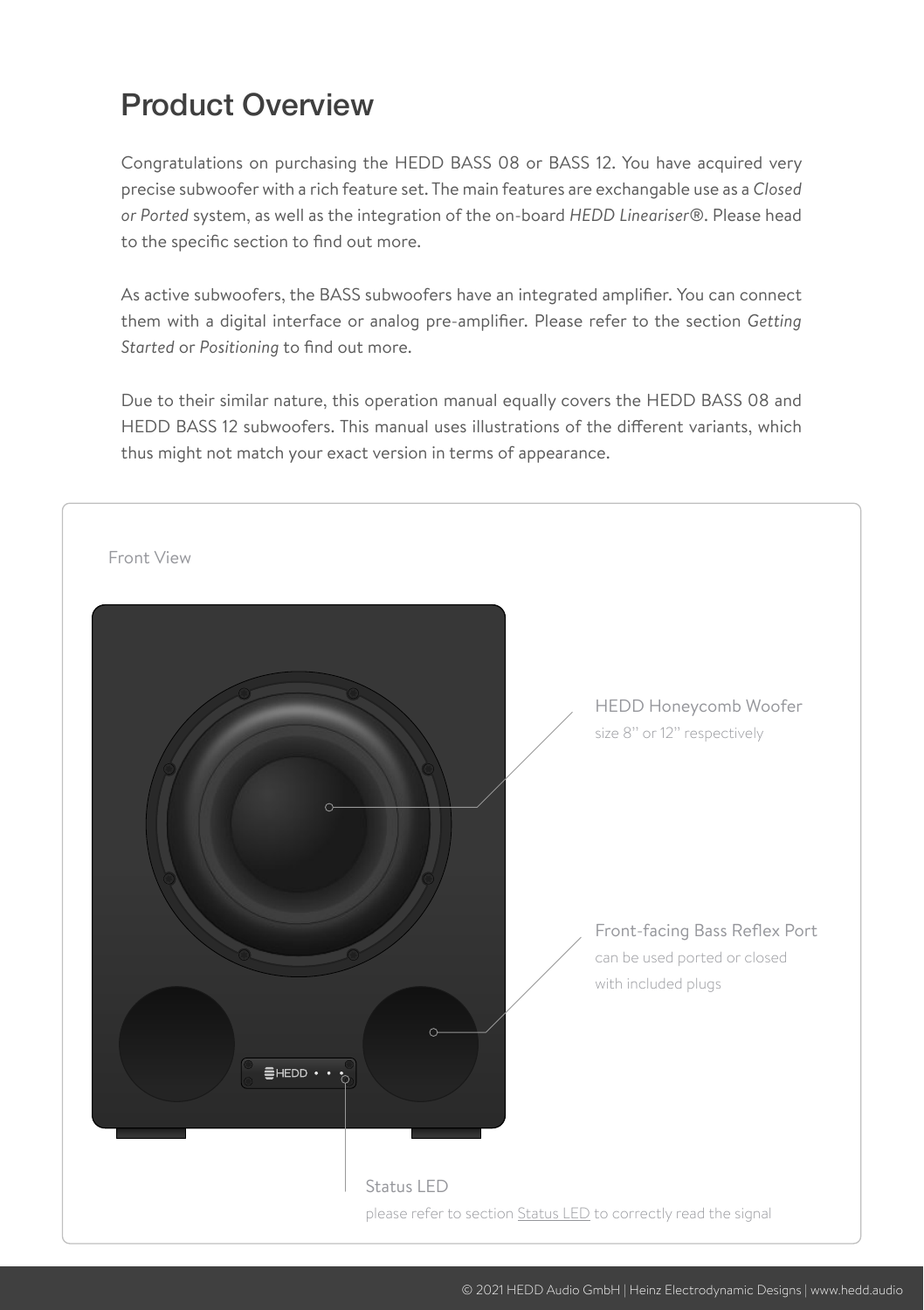# **EHEDD**

| Rear View<br>T.<br><b>E</b> HEDD SUBWOOFER<br>$\dot{\mathbb{L}}$ as<br>∩<br>٠.,<br>h.<br>$\frac{\mathbb{E}}{\zeta \epsilon}$<br>OUTPUTS TO SATELITES<br>$\Box$<br>MADE IN GERMANY - www.hedd.a<br>Power Switch<br>integrated universal mains, compatible with 85V - 264V at 50/60 Hz<br>appropriate power cable supplied |
|--------------------------------------------------------------------------------------------------------------------------------------------------------------------------------------------------------------------------------------------------------------------------------------------------------------------------|
| In- & Output Connections<br>XLR analog & AES digital input<br>XLR analog output & AES passthrough                                                                                                                                                                                                                        |
| <b>BASS Control Board</b><br>used for adjusting the various settings<br>please see section Control Settings                                                                                                                                                                                                              |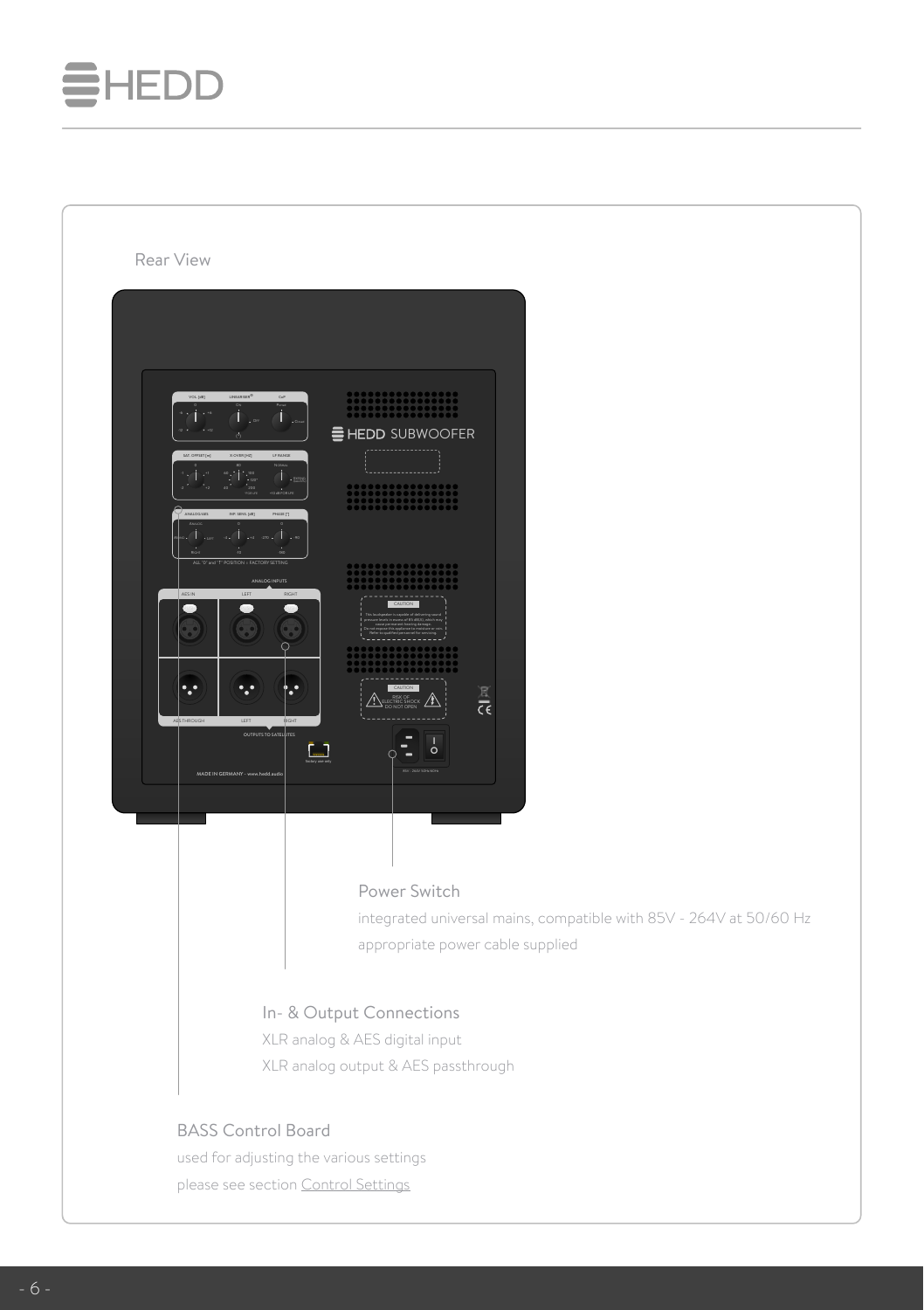## <span id="page-6-0"></span>Status LED

The front LED panel of the subwoofer will indicate its operational status as follows:



The monitors automatically jump into stand-by after 30 minutes. They wake back up when audio is played.

## Subwoofer placement

Only recommendations can be given here as the interaction between a subwoofer and the rooom modes (that are responsible for the standing waves that may occur) are complex and not predictable:

- Avoid placing subwoofers near walls.
- Definitively avoid subwoofers in corners.
- Try to watch a minimum distance of 50 cm between subwoofers and adjacent walls.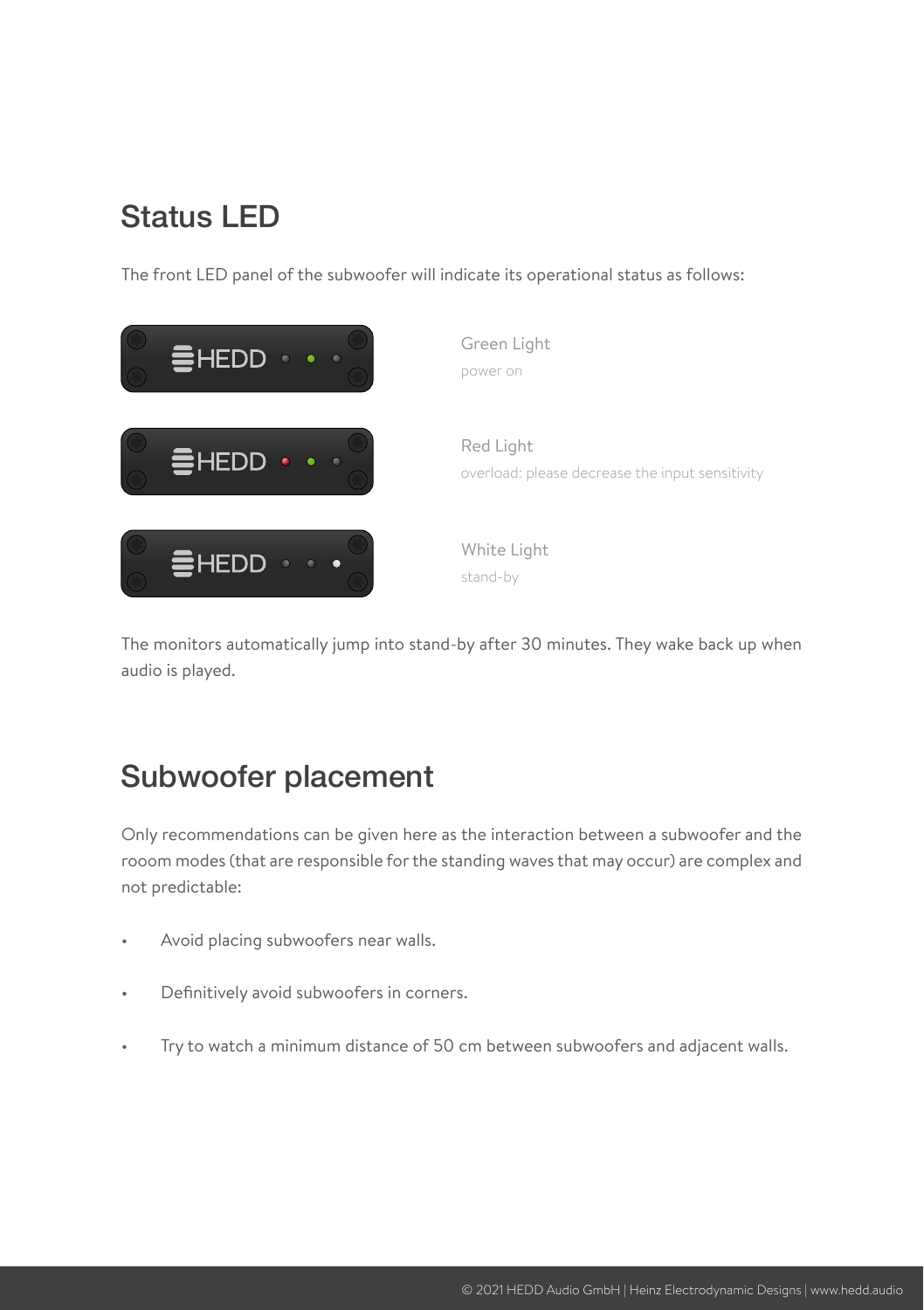

## «CoP» Closed or Ported

The HEDD Type 20 MK2 and Type 30 MK2 can be used in either closed or in ported mode. These are two fundamentally different systems that are available for the user to compare and choose. There is no definite *better* between the two systems. We recommend to compare carefully to find the optimal option for your environment and listening habits.

### Switching Between Closed and Ported

By default, the HEDD speakers are "ported." This means that the bass port is open. To switch to "closed" mode, please follow the steps below.

1. Insert the included HEDD plugs with help of the HEDD screw to close the ports.



Make sure that the screw is facing outwards! **! !**



Push the plugs deep into the bass ports. Make sure that you can still reach the screw comfortable with your fingers to pull it out. The plug should not go deeper than when the bass port starts to bend and the resistance increases. Once inserted, feel free to unwind and remove the screw.

2. Switch the knob on the backpanel of your monitors to Closed mode.

Please note that the headroom in Closed Mode is limited compared to Ported Mode. We highly recommend to lower the volume before switching.





from Closed to Ported

To switch back to Ported Mode, stop the audio playback, wind the screw back into the plug, gently pull the plug back out again and change the rotary switch on the backpanel to Ported.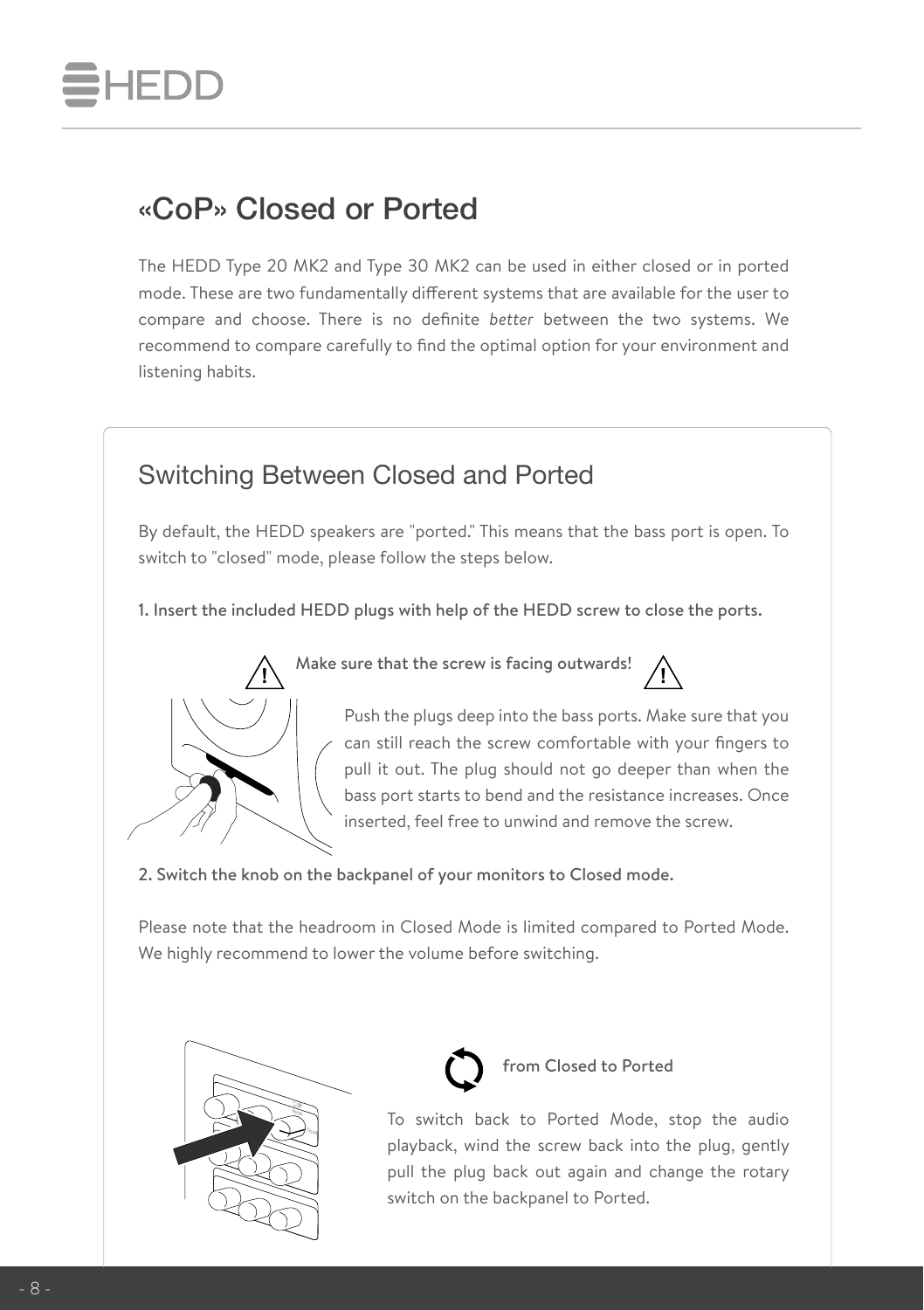

## Ported Mode

This is the default operating mode. The bass reflex ports are open and allow for a powerful low-end reproduction. This operation mode allows for a higher efficiency and while maintaining access to lower bass regions.



## Closed Mode

In closed mode the HEDD BASS subwoofer functions as an infinite baffle speaker. This results in a cleaner sound and increased resolution. However, a 6-10 dB reduction in maximum sound pressure level (depending on the audio material) for low frequencies is the consequence.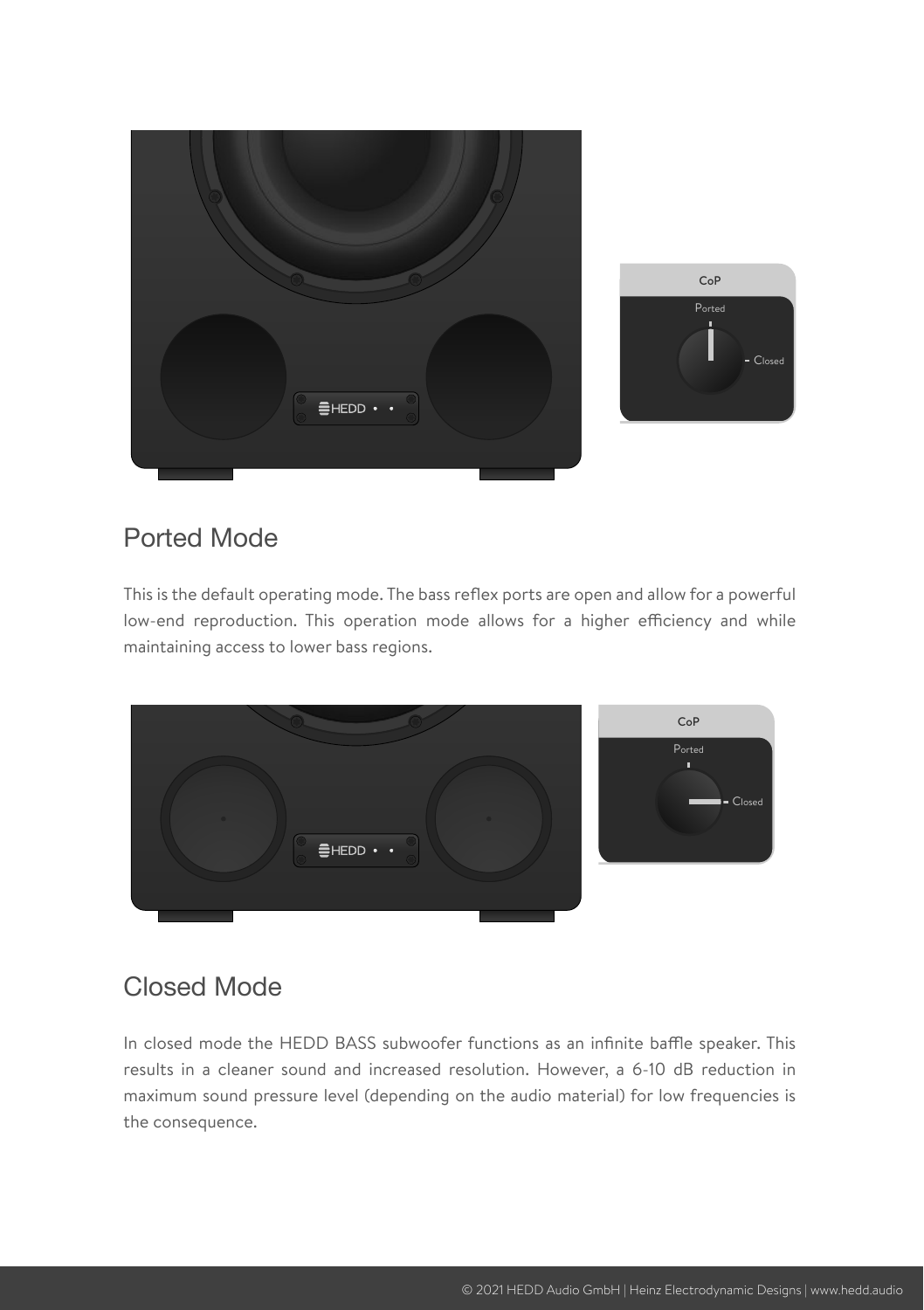# **HEDD**

## <span id="page-9-0"></span>HEDD Lineariser®

Due to the physically given relationship between time and frequency, expressed in the groundtaking harmonic analysis or Fourier transform, different tones have slightly different travelling times through loudspeakers. This is true for both active or passive speakers. Broadly speaking, lower frequencies need more time to pass through than midrange frequencies, and these are slower than the high tones.

Our HEDD Lineariser® offers a complex phase-correction of your HEDD sat-sub system. It solves one of the most challenging problems in loudspeaker designs, e.g. the natural occurance of phase difference during multi-component sound reproduction. With the on-board Lineariser®, our monitors and subwoofers are always "right in time".

The phase-linearisation will improve transients and imaging. To be noted: the correction necessarily will introduce a latency of around 30 ms. To avoid the delay that might affect live recordings or instrument playing the HEDD Lineariser® can be switched off.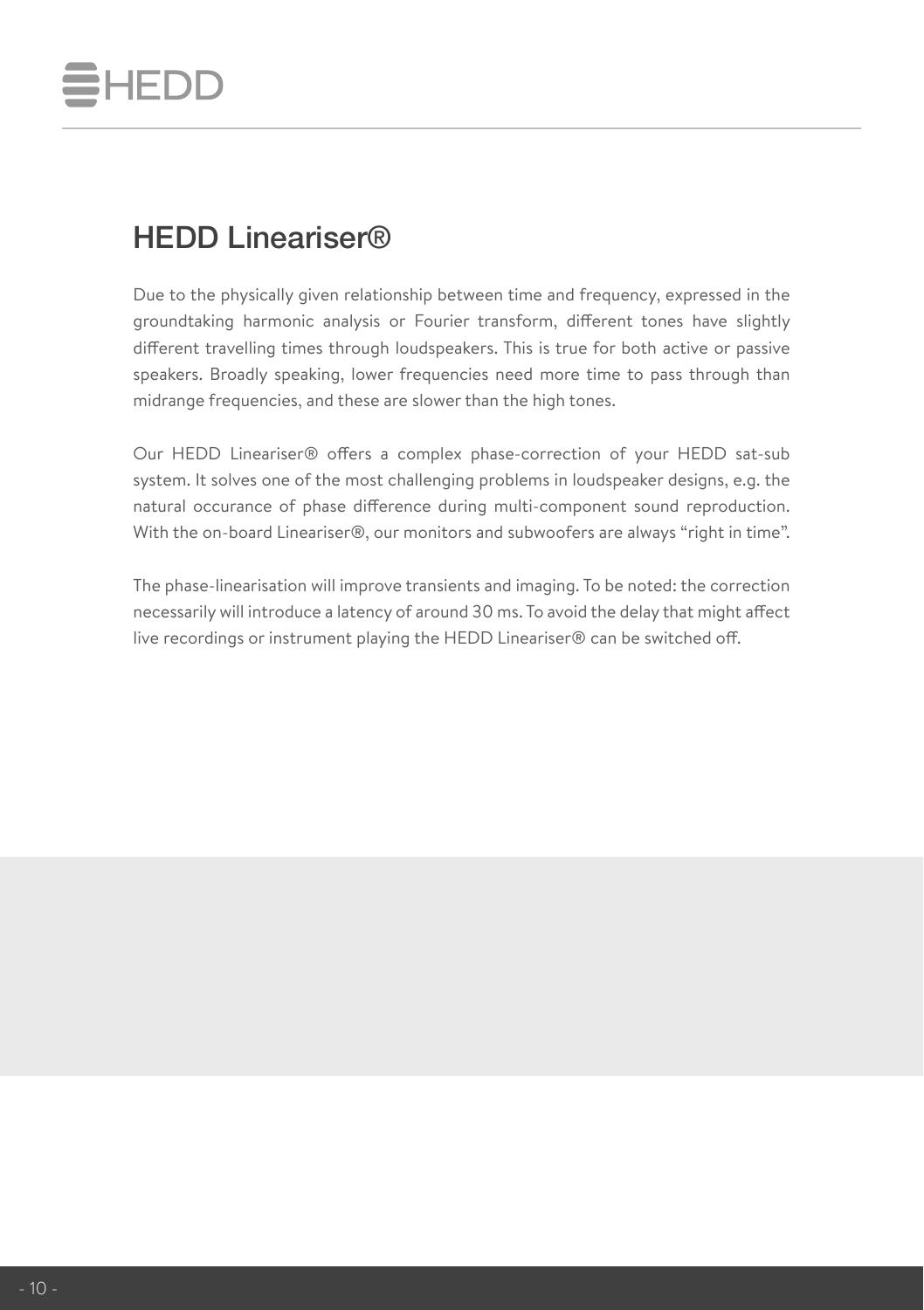## <span id="page-10-0"></span>Control Settings



### Volume

The output volume rotary switch changes the reproduction level in a  $\pm$  12 dB range. We recommend to fine-tune the volume through the connected source like an interface, control board, mixing board or pre-amp.

The output volume allows to match the speakers to the audio chain, e.g. lowering SNR or THD. The default setting is 0 dB.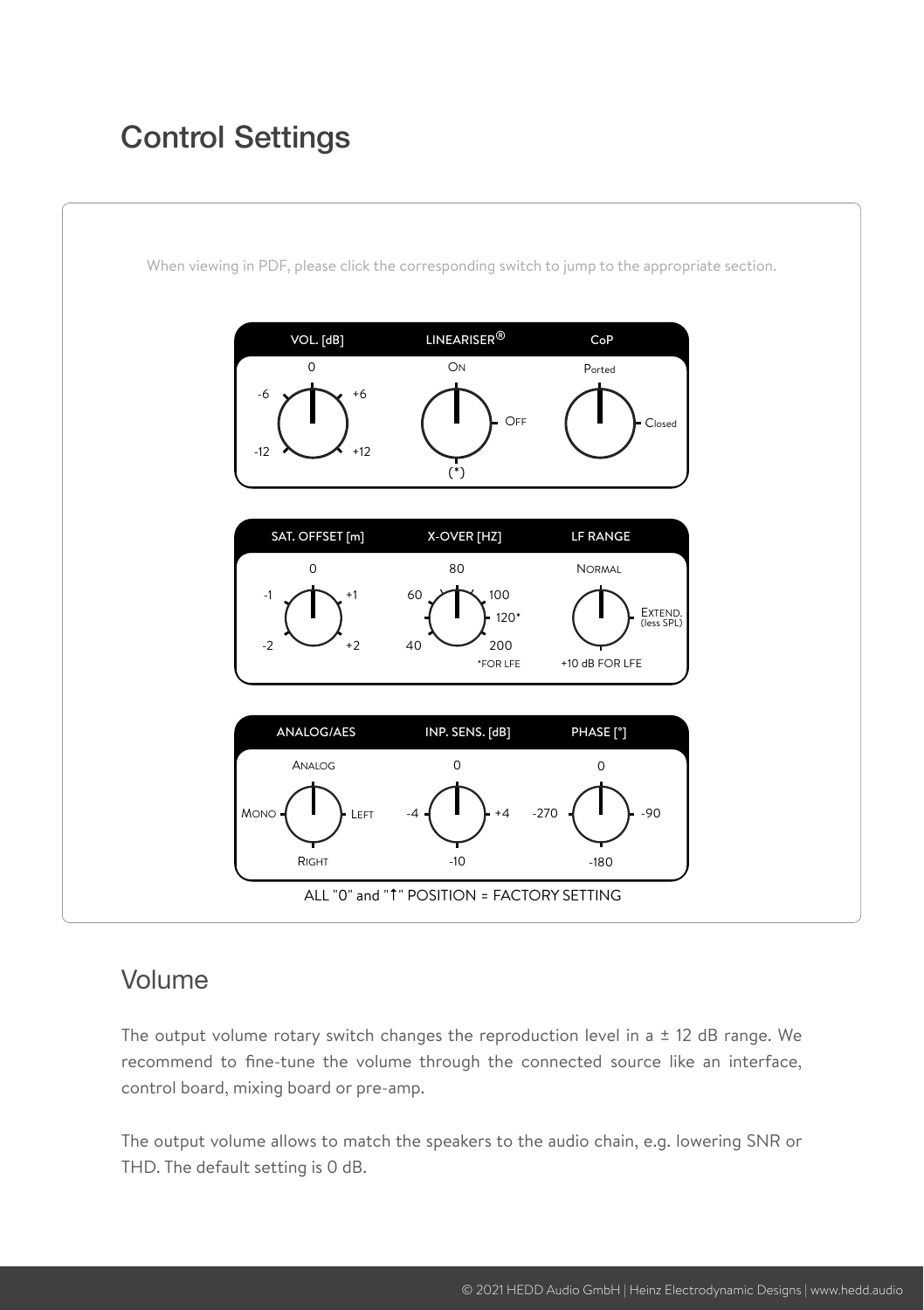

### HEDD Lineariser®

By default, the Lineariser rotary switch is turned on. This activates an on-board phasecorrection of our HEDD BASS subwoofers.

For more information, please refer to the section [HEDD Lineariser®.](#page-9-0)

### Closed or Ported

CoP switches the internal system layout according to the selected option. Please make sure that the plugs are correctly inserted for closed mode.

For more information, please refer to the section Closed or Ported.

### Satellite Offset

With HEDD MK2 monitors and HEDD BASS subwoofers it is possible to build completely linear phase Satellite-Subwoofer set-ups. This works best when satellites and subs have the same distance with respect to the listener. For more details please read the " A Brief History of Time" section at the end of this manual.

In case the subwoofer has to be placed at a shorter or a longer distance the differences in travelling time of the sound can be compensated. Taking the sub position as given, with the Sat OFFSET control you can add or subtract  $\pm$  2 m in satellite distance with respect to the sub location. +1 m means the satellites are 1 m farer away than the subwoofer etc.

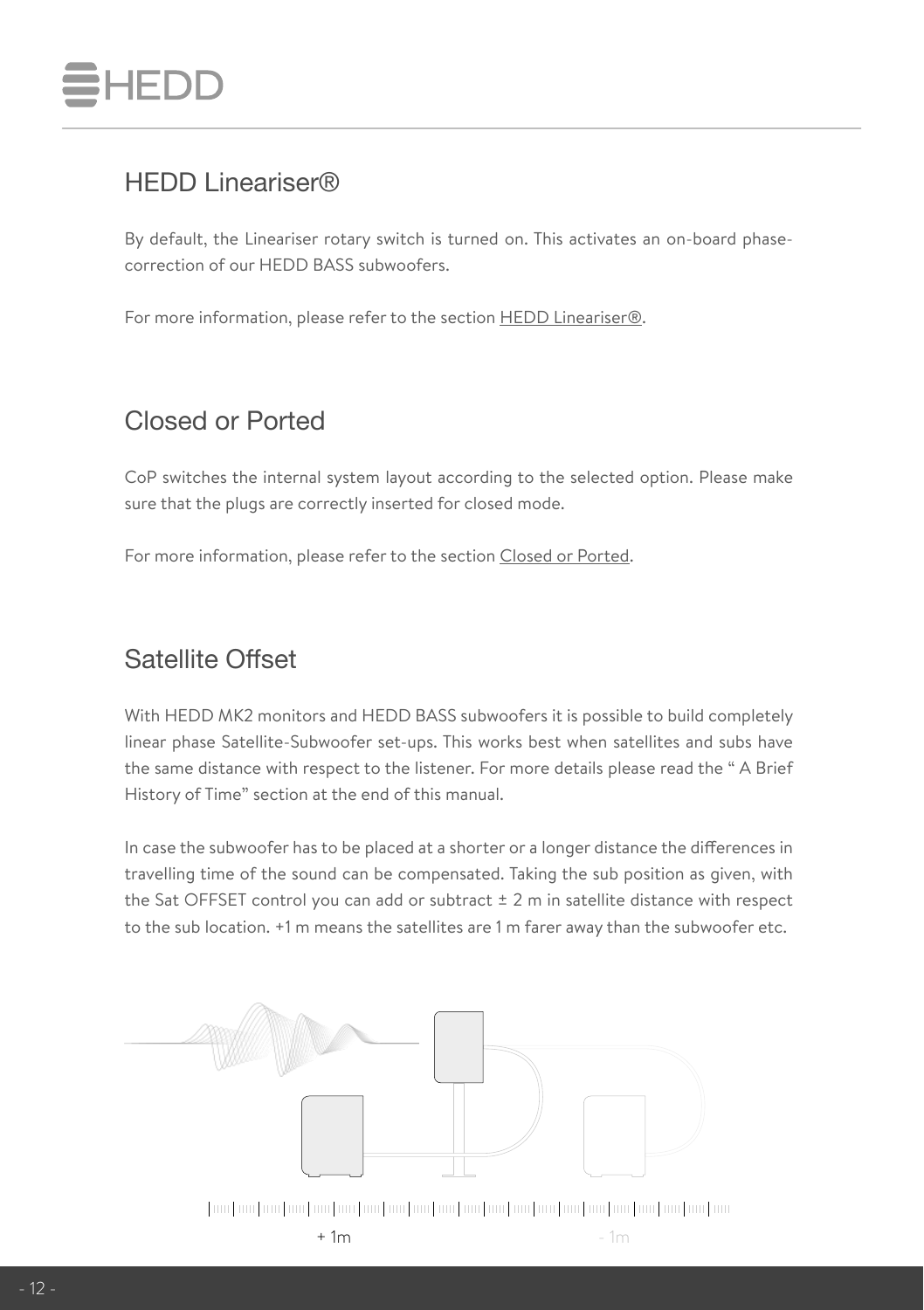## Crossover (X-Over)

Different crossover frequencies are selectable by this control. In practice the 80 Hz position has established itself as a quasi-standard and we recommend it as well. Should you intend to set up a linear phase satellite-sub system you have to choose 80 Hz to make the phase linearization really working.

#### **LFE option**

Sometimes multi-channel audio tracks have a separate audio channel, referred to as lowfrequency effects (LFE).

For the use in LFE channel set-ups the BASS subwoofers can be set to LFE, the preferred format for film sound reproduction. The Format means a 120 Hz crossover point and an additional + 10 dB level.



Should an AV receiver be responsible for the bass management, please set the X-Over control to "120 Hz for LFE" and the LF Range control to "normal".

## Low Frequency Range

The default low frequency range may be adjusted according to specific needs. When set to extended, the low frequency response is extended by ~20 %. In the case of BASS 12 it goes from 20 Hz (-3 dB) down to 16 Hz (-3 dB).

Due to the now much bigger amplitudes the woofer has to manage the maximum sound pressure level SPLmax is reduced by 6-12 dB depending on the kind of music.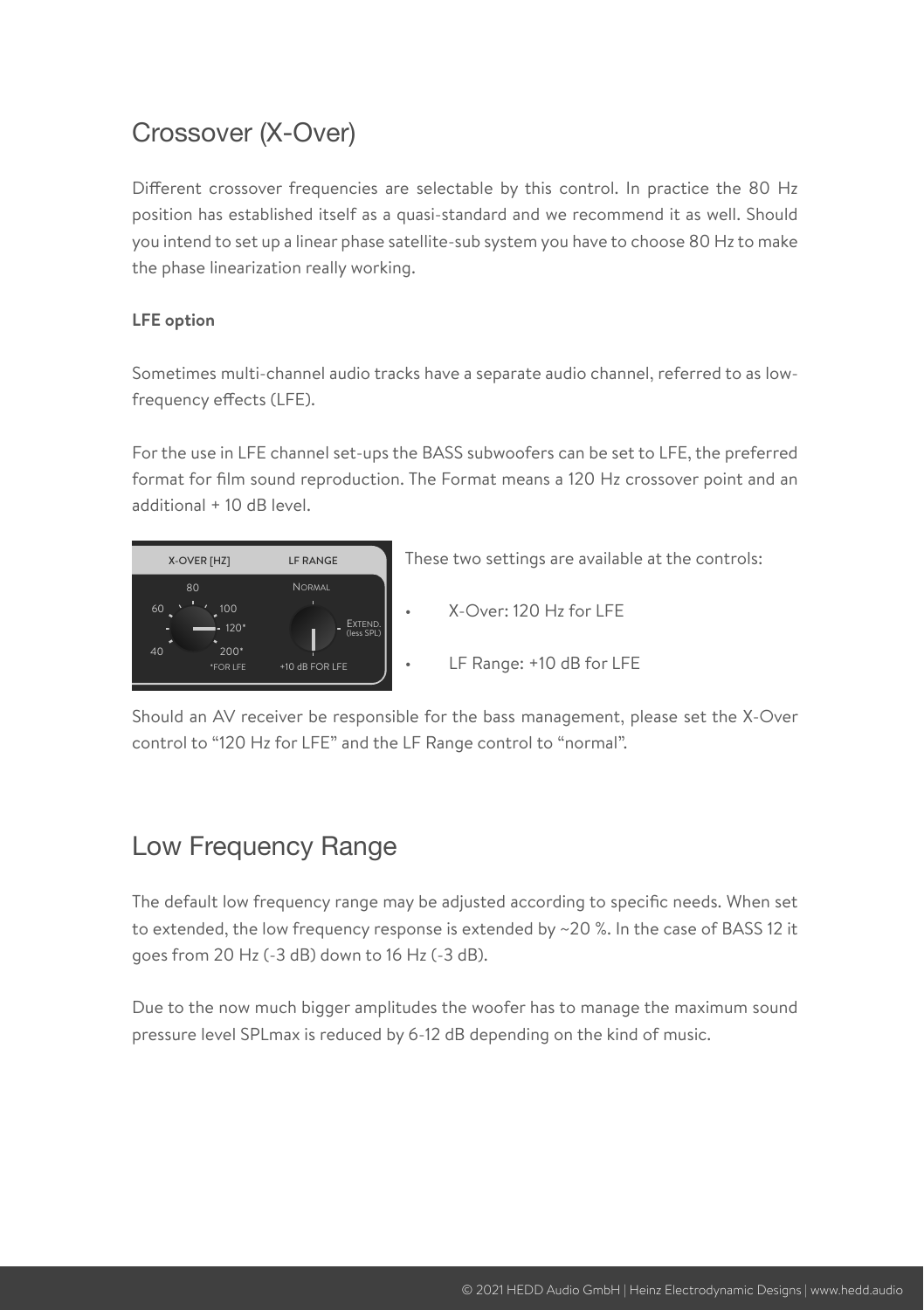# FDD

## Analog/AES

This 4-position rotary switch functions as input selection. "Analog" takes an analog signal from a symmetrical source.

The other 3 positions refer to an incoming digital AES signal. Left, Right or Mono can be extracted from the data.

## Input Sensitivity

The "Input Sensitivity" rotary switch levels the voltage of the analog input. It can be used to optimize the signal to noise ratio for the A/D converter. In case of weak input signals the gain can be added for up to  $+4$  dB. In case of very loud signals ( $>2$  V) either -4 or -10 dB gain reduction can be applied to avoid an A/D converter overload.

The setting has no effect when the signal is received through the digital AES input.

### Phase

Due to different positions between Sub and Satellite it might be recommendable to switch the phase from 0 to 180 °, in some cases to 90° or 270° corresponding to timely optimisation in the crossover region, it is not clearly predictable due to the room subwoofer coupling.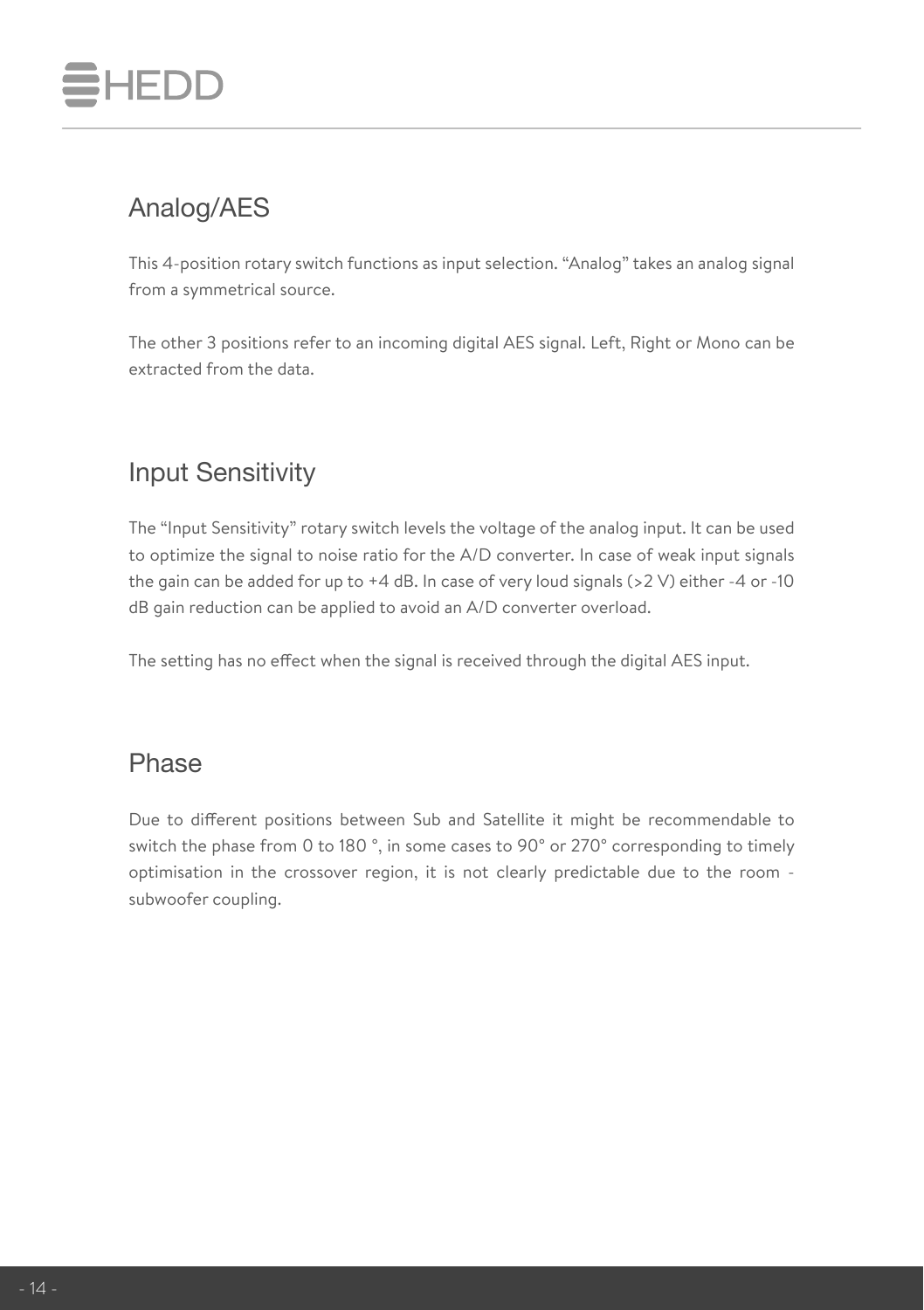## Safety Instructions

Please read the following safety instructions carefully before setting up your system. Keep the instructions for subsequent reference. Please read the warnings and follow the instructions.

- To reduce the risk of an electric shock, do not open the loudspeaker yourself. Always refer to qualified service personnel.
- This is an active loudspeaker. It must be connected with an IEC 60320 AC mains power cord like the one supplied with the product.
- Please switch off your audio system before connecting or disconnecting any cables to the speaker – also if you intent to clean the surface or single components. Never use flammable or combustible chemicals for cleaning audio components.
- HEDD studio monitors are equipped with universal mains, meaning that the speakers work within a voltage range from 85–265V. This makes the usual voltage switches unnecessary.
- Do not place this unit on an unstable cart, stand or tripod, bracket or table. The unit may fall, causing serious injury and/or serious damage.
- This product should never be used outside. Avoid exposing it to rain or any sort of moisture.
- Power chords and audio cables connected to this product should never be stepped on.
- Please note that defective cables can harm your speakers and / or create humming, crackling, etc.
- Always keep electric equipment out of the reach of children.
- Always unplug sensitive electronic equipment during lightning storms.
- The monitor should be installed near the socket outlet and disconnection of the device should be easily accessible.
- To completely disconnect the speaker from the AC mains, physically disconnect the power chord.
- Please try to avoid touching the speaker diaphragms. Always keep the woofer's ventilation ports open.
- Don't use the speaker at very high or low temperatures. The speakers' back panel should not be exposed to direct sunlight. Never operate this product in an explosive atmosphere.
- High SPL's can irreparably damage your ears! Please take good care when working the speakers at high levels.
- Loudspeaker diaphragms are embedded in strong magnetic fields. Magnetic objects (toys etc.) should not be placed or played around with next to the speakers.
- Make sure that the air can circulate behind the speaker as it needs sufficient cooling.
- Only mount this product onto dry and non-conducting walls (wood, plaster). For other wall materials an additional isolation panel is required. To prevent injury, this loudspeaker must be securely attached to the wall in accordance with the installation instructions of your wall mount bracket.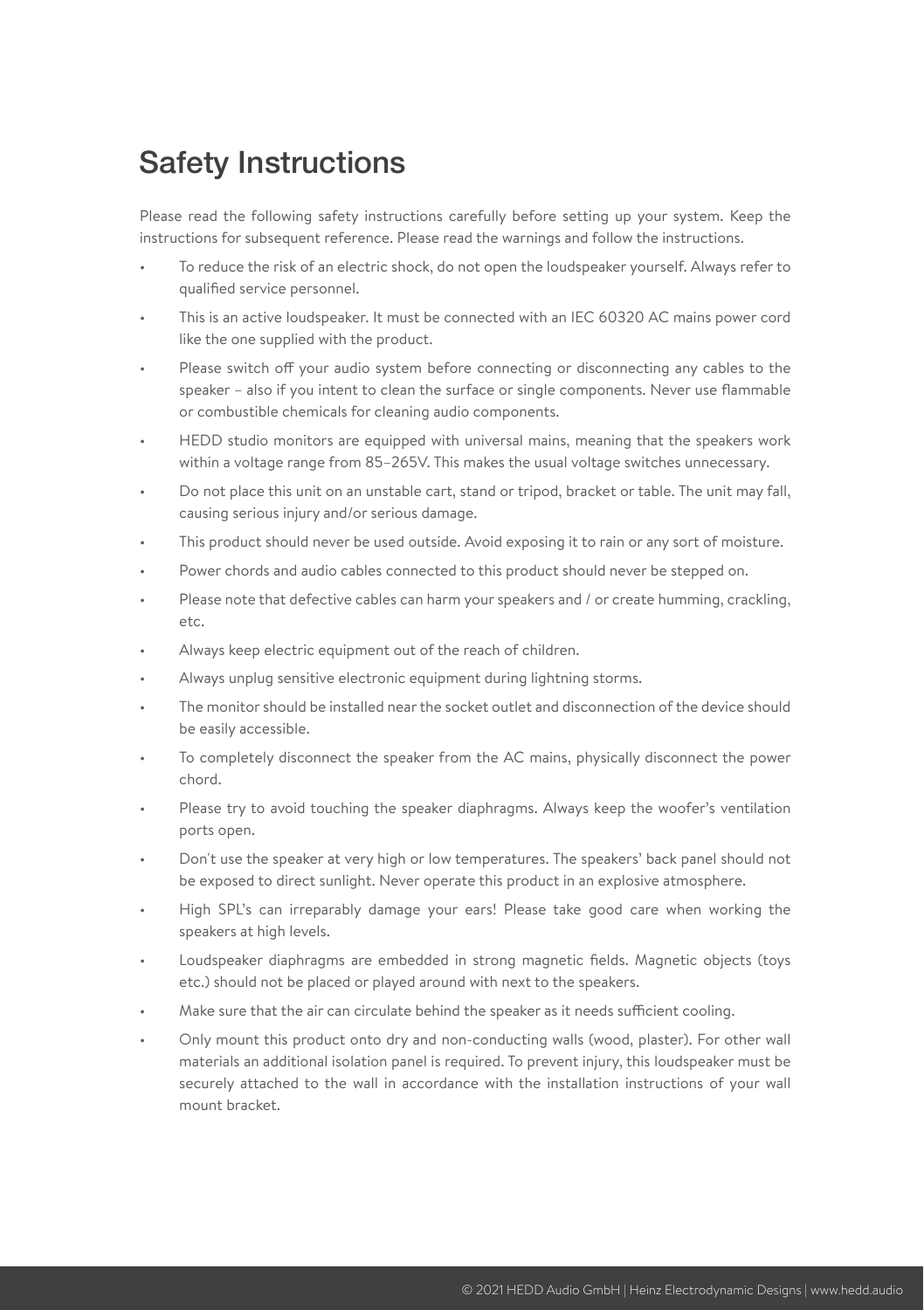# FDD

## Maintenance and Care

- Your HEDD BASS subwoofer doesn't need any internal maintenance like lubricating, mechanical adjusting and so on, so there is no reason to open up the speaker cabinet. If servicing will be necessary, refer to qualified service personnel.
- For cleaning the surface of the cabinet, we recommend to use a microfiber cloth and simply warm water. Don't use any aggressive detergent, as it will damage the finish.
- For cleaning dust out of the loudspeaker diaphragms, use a very soft brush.
- Always switch the speaker off before cleaning!
- Make sure that no liquids get inside the cabinet.
- Don't use flammable or acidic chemicals for cleaning.

## Shipping and Packaging

If you need to send your speakers postal, use the original packaging. It's the safest way to get your speakers from A to B.

HEDD Audio GmbH cannot be held responsible for any damage due to improper packaging.

## Environmental Information

All our products comply with RoHS and WEEE.

If your speaker is seriously broken, please consult your local authorities for further information on proper disposal.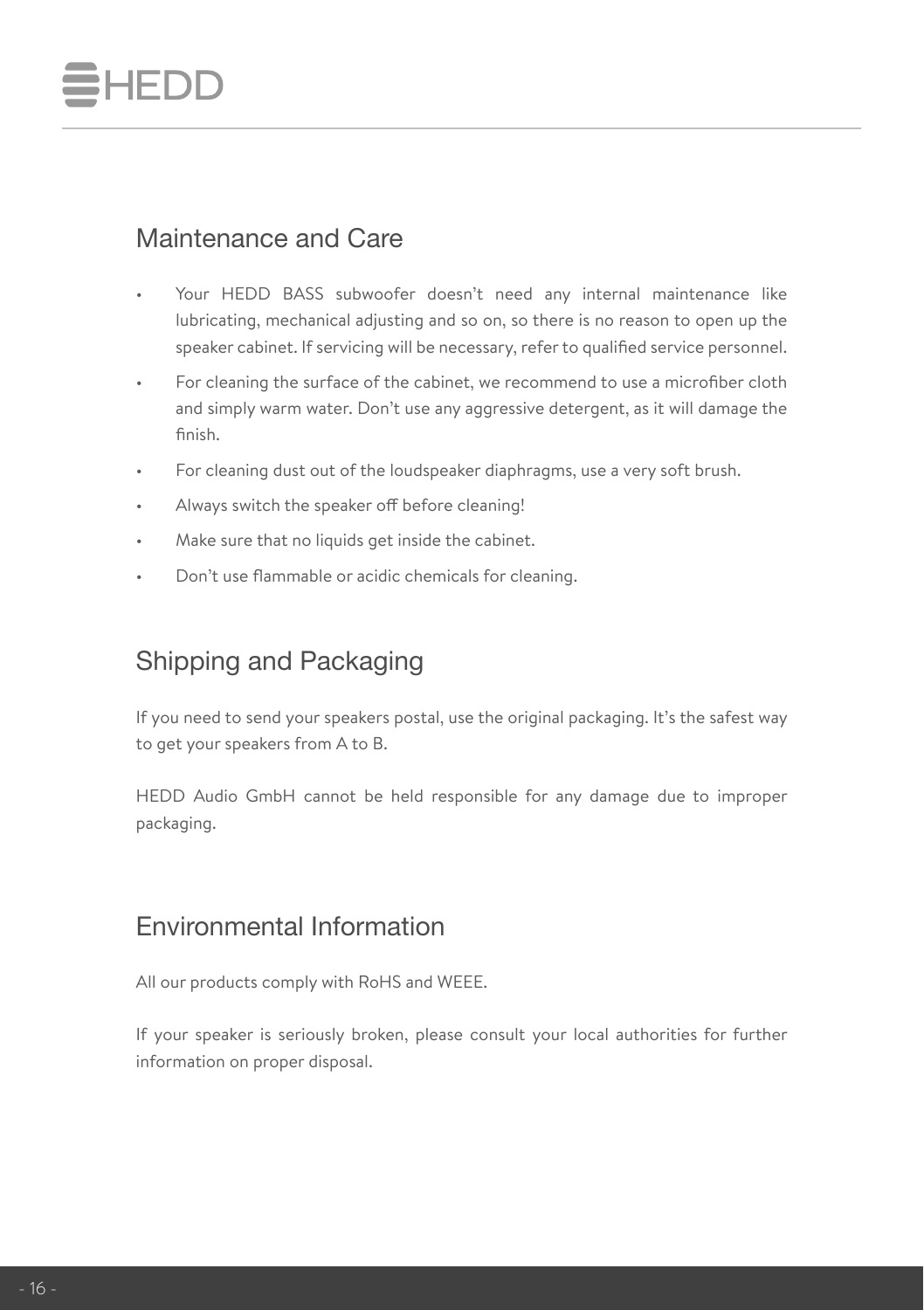## **Warranty**

We promise that our products are free of defects in material and workmanship for the duration of twenty-four (24) months from the date of the original purchase. This warranty can be extended to thirty-six (36) months if the product is registered with us within the first 6 months after purchase: [hedd.link/registration](https://hedd.link/registration)

Accessories and any parts that are subject to wear and tear are covered for six (6) months.

The latest updates to our warranty will be accessible online at [hedd.audio/warranty/](https://hedd.audio/warranty/)

Please always contact your point of sale first: Please check our list of authorized resellers: <https://hedd.audio/store-locator/>

### Limitations

Please note that inappropriate use voids the warranty and any claims.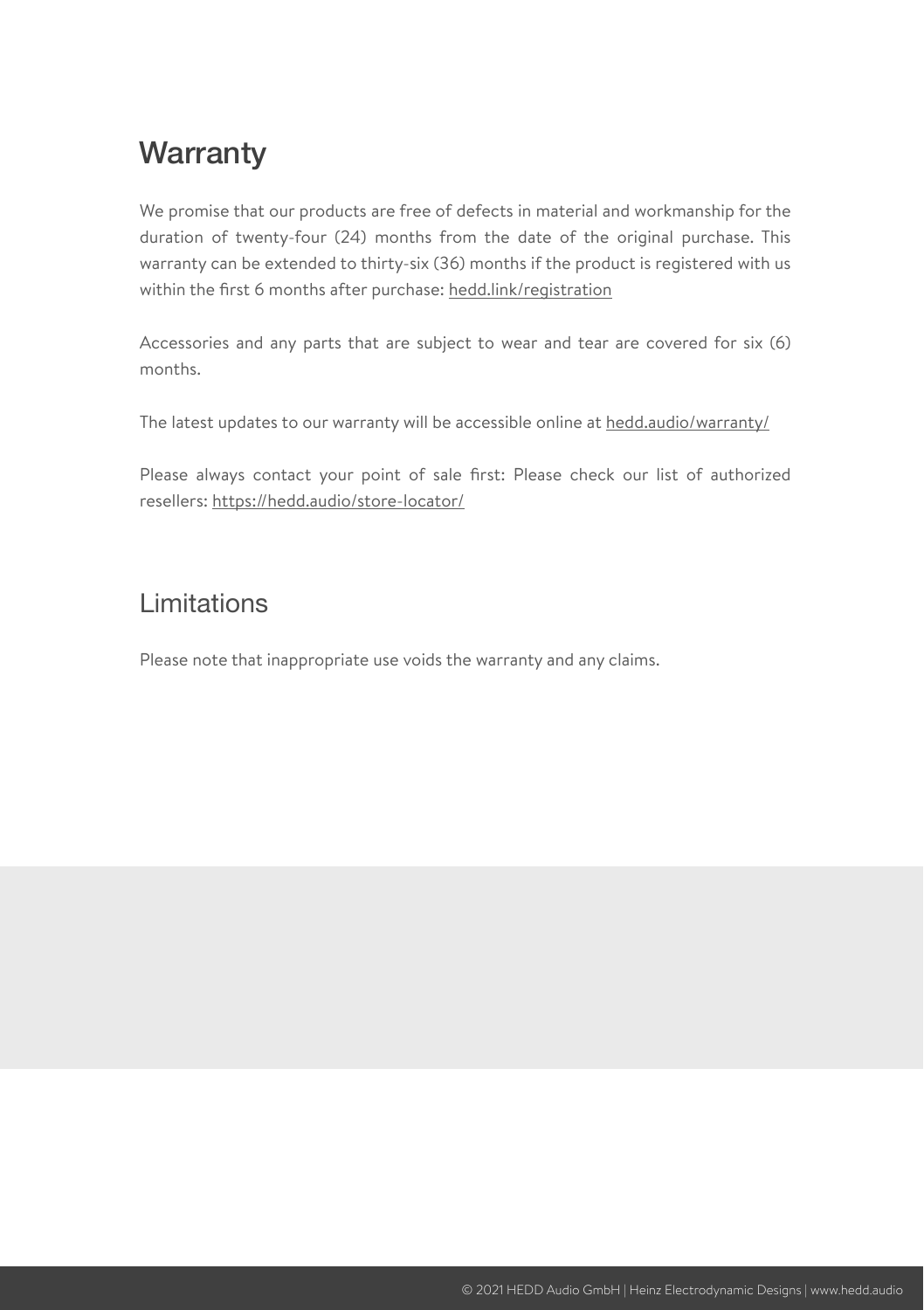

## Trouble Shooting

| Problem                                                 | Solution                                                                                                                                                                                                                                       |
|---------------------------------------------------------|------------------------------------------------------------------------------------------------------------------------------------------------------------------------------------------------------------------------------------------------|
| Green Power-LED is "on" but there<br>is no audio output | 1. Check the wiring and make sure that all cables are<br>connected correctly.                                                                                                                                                                  |
|                                                         | 2. Check if you have selected the correct input via the<br>ANALOG/AES switch on the back panel of the speaker.                                                                                                                                 |
|                                                         | 3. Check the signal path. Swap the cables of both loud-<br>speakers. You might have one defective signal cable.                                                                                                                                |
|                                                         | 4. Connect an audio source directly to the speaker (pay<br>attention to the volume!). If you now have audio output, the<br>malfunction is in your signal path.                                                                                 |
|                                                         | 5. If the back panel of the speaker is very hot, it may be that<br>the internal thermal protection of the amplifiers has shut down<br>the audio output to prevent electrical damage. Turn the unit<br>off, let it cool down and repower.       |
| There is a hum or buzz noise in the<br>output           | 1. Disconnect all signal cables. If the noise is gone, check your<br>audio cables and the equipment of your signal path. If you are<br>using the balanced XLR input, try to activate Ground Lift on<br>your signal source.                     |
|                                                         | 2. If there is still noise, check if you have any other electrical<br>devices that potentially produce high amounts of RFI<br>(cellphones, switching power supplies, radio equipment) next to<br>your speakers. If so, move them further away. |
|                                                         | 3. Try connecting the speakers to a different power socket.                                                                                                                                                                                    |
| Red Overload-LED lights up<br>constantly                | Reduce the input audio level either on the source or with the<br>Inp. Sens. control and increase the Vol. instead.                                                                                                                             |

If none of these advices solves the problem, the speaker might be faulty. If you need further assistance, please contact us directly: [info@hedd.audio](mailto:support@hedd.audio)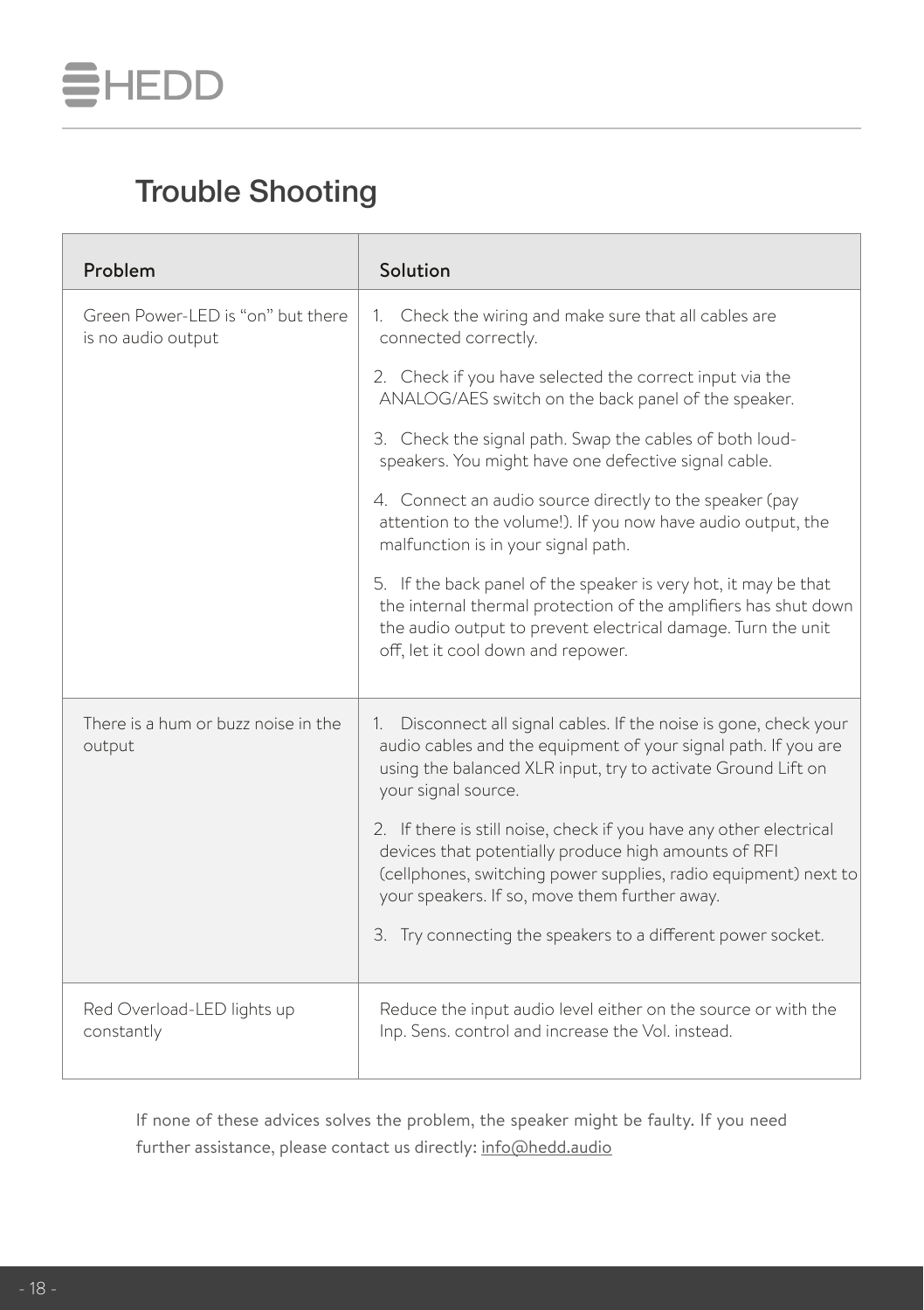## Technical Specifications

| <b>HEDD Subwoofers</b>                        | <b>BASS 08</b>                 | <b>BASS 12</b>           |
|-----------------------------------------------|--------------------------------|--------------------------|
| Woofer (honeycomb diagram)                    | 8" (2" voice coil)             | 12" (2.5" voice coil)    |
| Frequency response (-3 dB)                    | 24 - 80 Hz                     | 20 - 80 Hz               |
| Upper frequency limit (var.)                  | 40 - 120 Hz                    | 40 - 120 Hz              |
| LF range (-3 dB): normal / extended           | 24 / 20 Hz                     | 20/16 Hz                 |
| LFE function (LowPass filter +10 dB gain)     | LP 200 Hz / +10 dB             | LP 200 Hz / +10 dB       |
| Input 1: analog stereo (2ch) / impedance      | $2x$ XLR / 22 k $\Omega$       | $2x$ XLR / 22 k $\Omega$ |
| Input 2: AES "in"                             | $1x$ XLR                       | $1x$ XI R                |
| Output: AES "through"                         | $1x$ XLR                       | $1x$ XLR                 |
| Output to satellites (2ch) highpass @         | 80 Hz L/R 4th order            | 80 Hz L/R 4th order      |
| Satellite offset @ANALOG OUT                  | ± 2m in .5m steps              | ± 2m in .5m steps        |
| Sensitivity (Inp. Sens.: 0 dB, Vol.: +12 dB)  | 90 dBSPL 1W/m                  | 96 dBSPL 1W/m            |
| Input gain                                    | ± 12dB                         | ± 12dB                   |
| Input sensitivity                             | $-10/4/0/44$ dB                | $-10/4/0$ / +4 dB        |
| HEDD Lineariser®, disengageable, delay        | 30 <sub>ms</sub>               | 30 <sub>ms</sub>         |
| Phase switch                                  | 0/90/180/270°                  | 0/90/180/270°            |
| Maximum SPL at 1 m (half space)               | 105 dB                         | 115 dB                   |
| Power amplifier / universal mains 110 - 240 V | 300 W ICEpower                 | 700W ICEpower            |
| <b>AD/DA Conversion</b>                       | 96 kHz / 32 Bit                | 96 kHz / 32 Bit          |
| Cabinet with satin lacquer finish             | black                          | black                    |
| Dimensions $(H \times W \times D)$            | $392 \times 290 \times 400$ mm | 595 x 380 x 610 mm       |
| Weight                                        | 17 kg                          | 32.1 kg                  |
| Warranty                                      | 2 years                        | 2 years                  |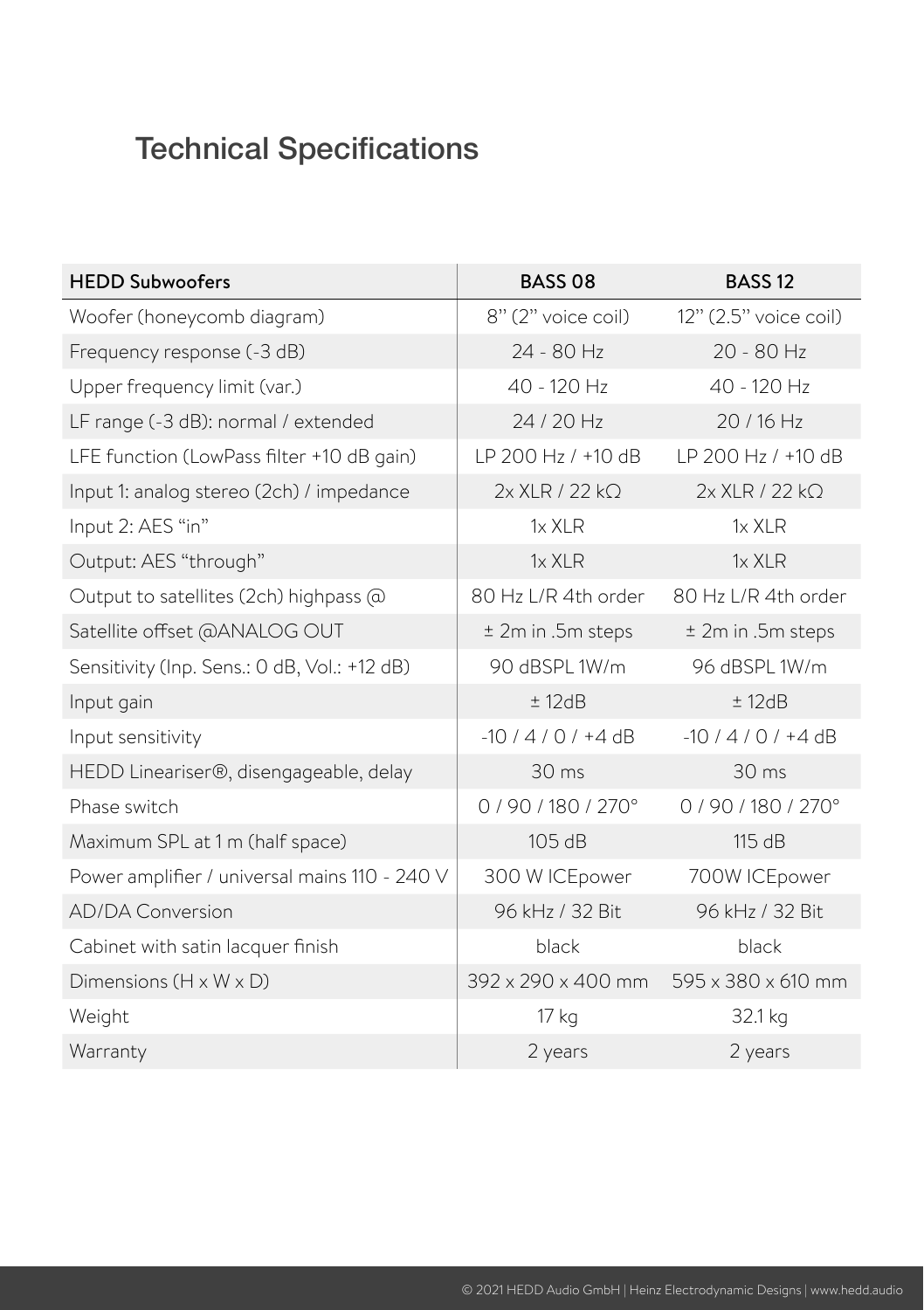## **IEDD**

## A Brief History of Time

(within subwoofers, this time)

#### *by Klaus Heinz*

Subwoofer are in use since many decades, their integration into the reproduction chain allows to add fundamental frequencies where small speakers meet their limits. However, the use of separate bass units often shows two typical unwanted side effects: the woofer section appears to be separated or not really integrated into the overall sound image, and the low frequencies themselves tend to sound somewhat boomy or weakened. Before we started to build subwoofers we took a closer look at the reasons for these widely experienced problems. The answer we found is: time.

Already in single loudspeakers one can observe that lower frequencies need more time to travel through the speaker than higher frequencies. In Satellite-Sub systems additional time shifts occur at the crossover points and the involved high-and lowpass filters both in satellites and subwoofers. All in all some timely confusion is added in the reproduction chain by loudspeakers, let us see why.

As we deal with sound a principal physical remark has to be made: soundwaves are completely characterized by time and frequency. Between these two there is a fundamental physical relationship called the Harmonic Analysis. It states that each change in the frequency response of a loudspeaker inevitably causes a corresponding change in the Phase Response.

But what is a "Phase Response"?

A phase describes the timely distance between two events, nothing more. So if a tone starts at exactly 12 pm and another one at 12:01 pm the phase delay is 1 minute. As a consequence of the Harmonic Analysis phase delays in loudspeakers necessarily occur due to the nonlinearities in their frequency response. These delays range from <1 ms (Millisecond) to appr. 50 ms, depending on the transmitted bandwidth and some DSP internal settings.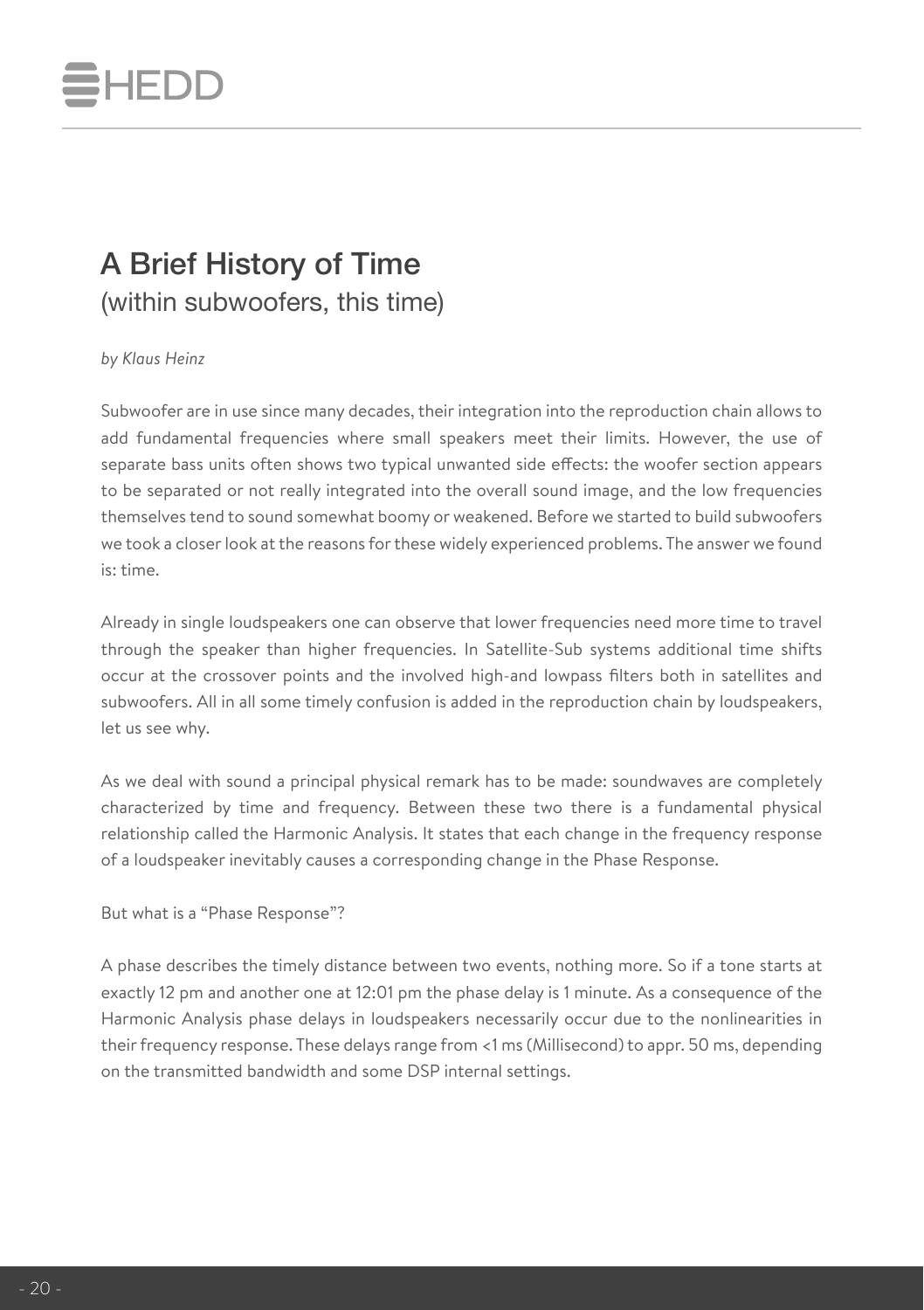Within a subwoofer all frequencies between 20 Hz and typically 80 Hz should be reproduced at the same point in time of course, but as mentioned due to internal filters and driver properties delays of different durations are added at different frequencies:

#### **Lower frequencies travel longer through speakers than higher ones.**

In other words: the phase response of a subwoofer falls from higher travelling times - like 50 ms at  $\sim$  20 Hz – down to 10 ms at  $\sim$  80 Hz, which has become the standard crossover frequency between subs and satellites. With respect to frequency these different delays vary in a characteristic way for each subwoofer, they are represented in a curve called phase response. In analog times there was no way to avoid these phase errors.

With today's powerful DSP's it is possible to apply FIR (for Finite Impulse Response) filters that are able to correct these deviations, but they only can achieve it on cost of an overall delay for the *through passing* signal. To do the job the filters need to "know" what's wrong in the time and frequency domain of the speaker, technically speaking they need the measured Impulse Response (IR) of the subwoofer under consideration. The IR's of BASS 08 and BASS 12 have been measured in the big anechoic chamber of the Technical University Berlin and implemented in the DSP boards to deliver that information. It contains all their frequency and phase nonlinearities and can be used to correct the speaker in real time. The HEDD Lineariser®, an adapted FIR (Finite Impulse Response) filter is the mathematical tool of choice that reinstalls the original timely relationships of the incoming musical signal. The audibly improved transient response and a better focused stereo localization are evident benefits.

Having done this the phase response in the subwoofers now is linear, but as mentioned this has to be "paid" by an overall delay of ~40 ms for a down to 20 Hz (- 3 dB) frequency response. The DSP has to wait these 40 ms before the sound can be put through to the power amplifier and out of the box. As a consequence all frequencies between 20 and 80 Hz are delayed by 40 ms, it is called a group delay of 40 ms. It means the sub starts the low frequencies 40 ms later compared to the sound of the satellites. Wait – the HEDD MK2 satellite themselves have a Lineariser® too, in their case - because their response is set to > 80 Hz - their group delay is 10 ms only.

To solve the timing problems completely we implemented two more DSP channels that add a 30 ms group delay to the analog "Outputs to Satellites" XLR sockets at the backplates of the BASS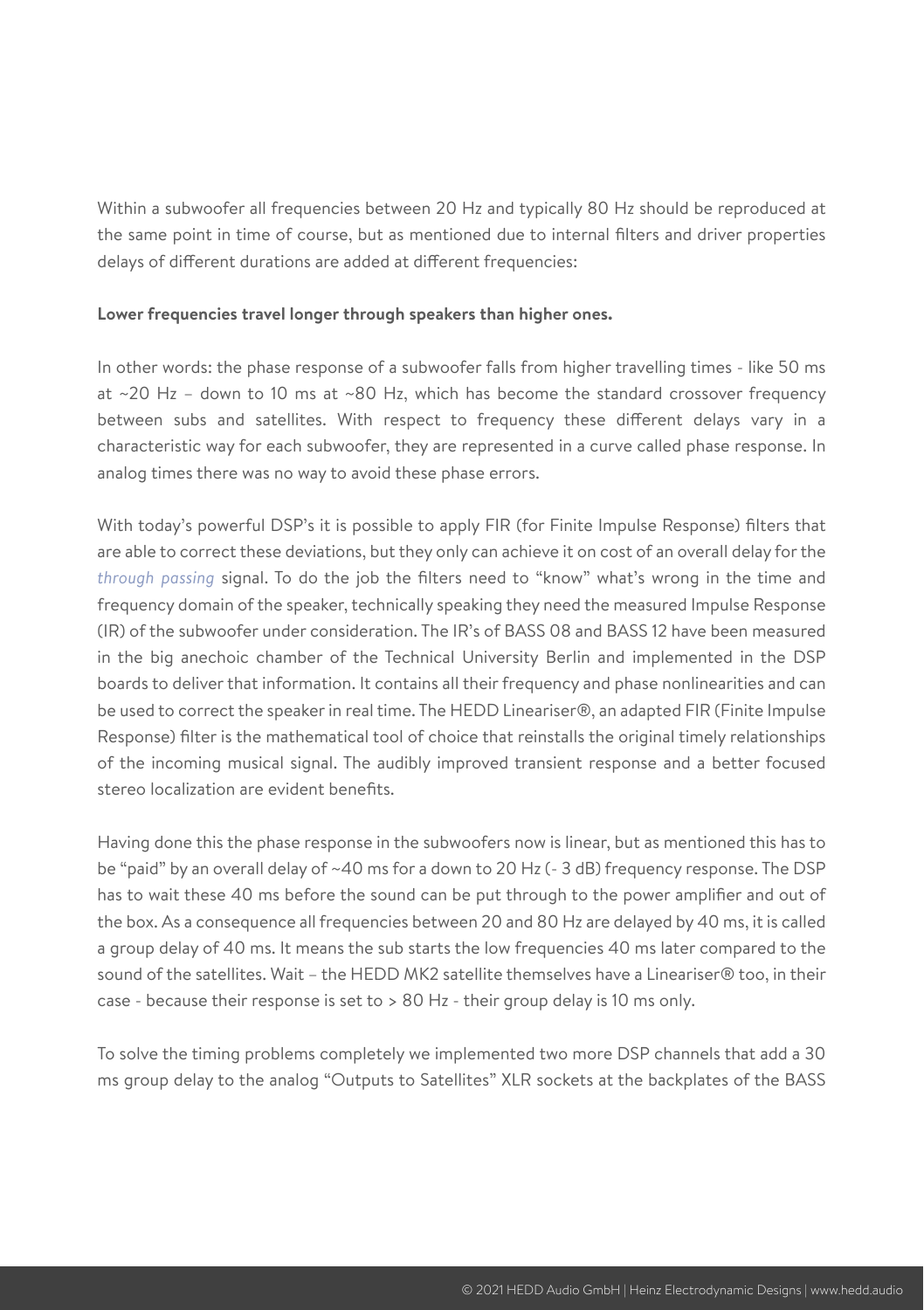

08 and BASS 12 subwoofers.

The Satellites now "wait" these 30 ms until the subwoofer emits its low frequency signals, then - if the satellite Lineariser is "ON" - add their own group delay of 10 ms - and well there we are: 40ms later, all 3 loudspeakers start reproduction at the very same millisecond, and they do it for each and every frequency in the complete audio band.

One more thing: in practice it often is difficult to set up satellites and subwoofers at the same listening distance. As only with equal distances the above considerations really work we have added a distance control called "SAT. OFFSET [m]" at the back panels of the subs. It allows to compensate the potential difference in travelling time between satellites and subwoofers if necessary, it actually would mean a new additional phase error. You may adapt to a ± 2m runtime difference between satellites and subwoofers in a .5 m resolution, that should cover the problem in most of the cases.

All components of HEDDs Linear Phase Satellite-Sub systems start the sound reproduction at the same point in time, and do so with the timely correct relationships within the audible band as to be found in the incoming music signal.

With the combination of HEDDs Linear Phase satellites, BASS Linear Phase subwoofers and an appropriate compensation for the longer group delay of the subwoofers, we actually have wiped out the standard problems that have been inherent in the use of subwoofers right from the beginning - until now.

We think we have found and eliminated the main reasons for inhomogeneous and boomy sound in Satellite-Sub systems. We at HEDD would be happy if you take the time for an audition, the proof as we do know is in the listening.

**HEDD Subs and Satellites are "Right in Time"**